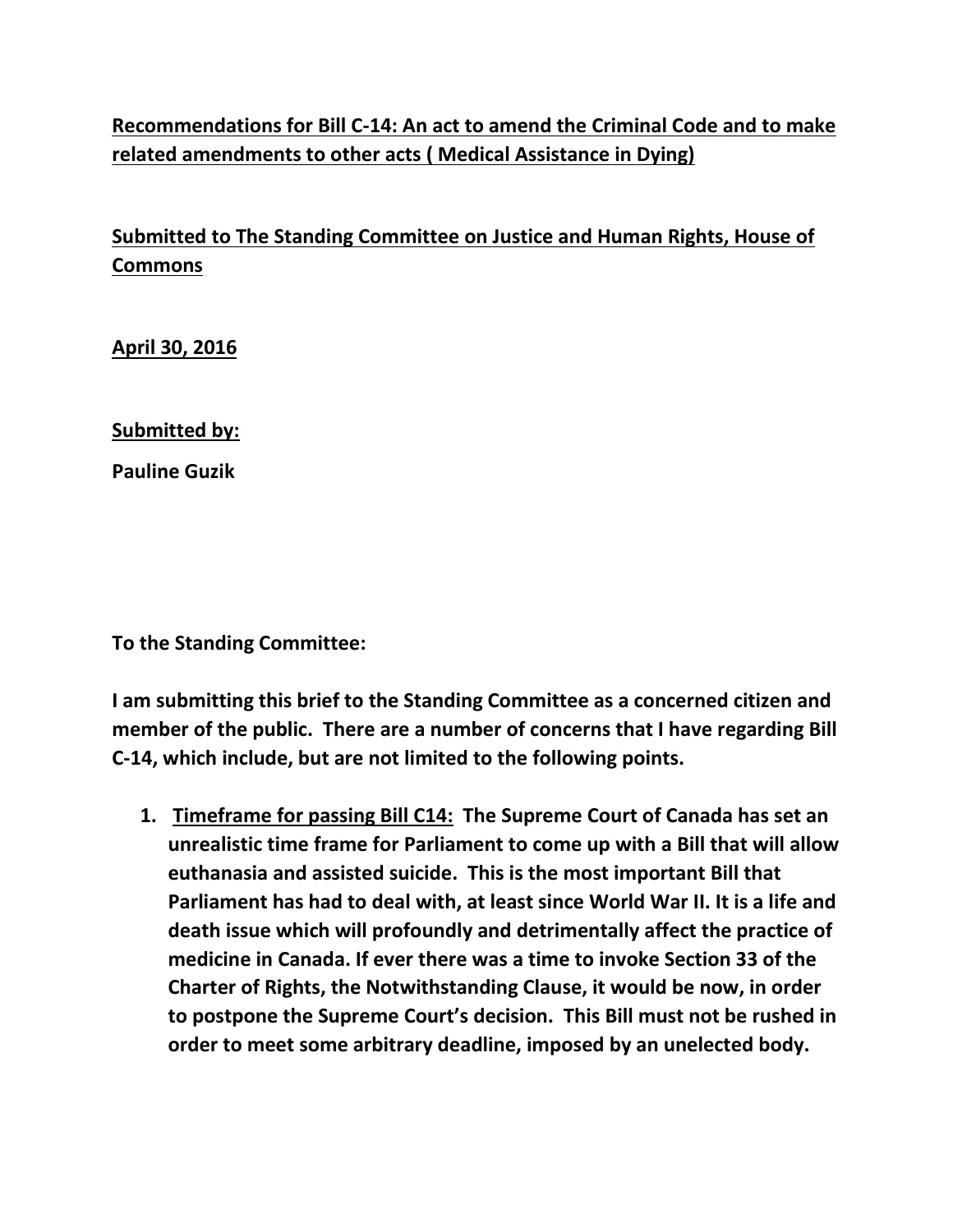- **2. Grievous and irremediable medical condition: Section 241.2 (2): The term "reasonably foreseeable death" is very broad and ambiguous. Death is foreseeable for everyone. It is untenable that a death can be declared "reasonably foreseeable" without a prognosis being necessary. This provision should be limited to patients with a terminal illness.**
- **3. Protection for Conscience Rights: Section 241.31 (1): This states that a medical or nurse practitioner must respond to a request for euthanasia by providing the information required to the recipient or to the Minister of Health. It must be explicitly stated that a practitioner who has conscientious objection against euthanasia not be discriminated against for refusing any involvement. This protection should NOT be left to the provinces. The Charter of Rights applies to all Canadians. The Bill should also explicitly state religious institutions be protected by the Charter of Rights, from engaging in this legal killing which is against their consciences and values.**
- **4. Exemption for person aiding practitioner 241(3) or patient 241 ( 5): This facilitates a clear opportunity for abuse, even from family members. The lack of definition of a third party allows anyone, even an uninvolved passerby, to assist with the lethal action. The third party must be defined, as well as the location where the death is to take place. Alternatively, this provision should be eliminated entirely.**
- **5. Third Party Oversight required: Sec 241.2 (3) The Bill permits that the practitioner who orders the death, can be the one who does the killing and files the report afterwards. This is a self-reporting system that protects persons who do the act. People do not self-report abuse of the law. There needs to be a competent, independent third party to oversee the death of any patient, preferably through judicial oversight.**
- **6. "Reasonable but mistaken belief" 241 (6): There are exemptions in place for people who either commit or assist in a legal killing, but do so in error. This implies the killing of a patient who did not intend to be killed . This provides loopholes for someone who wrongfully causes another's death.**